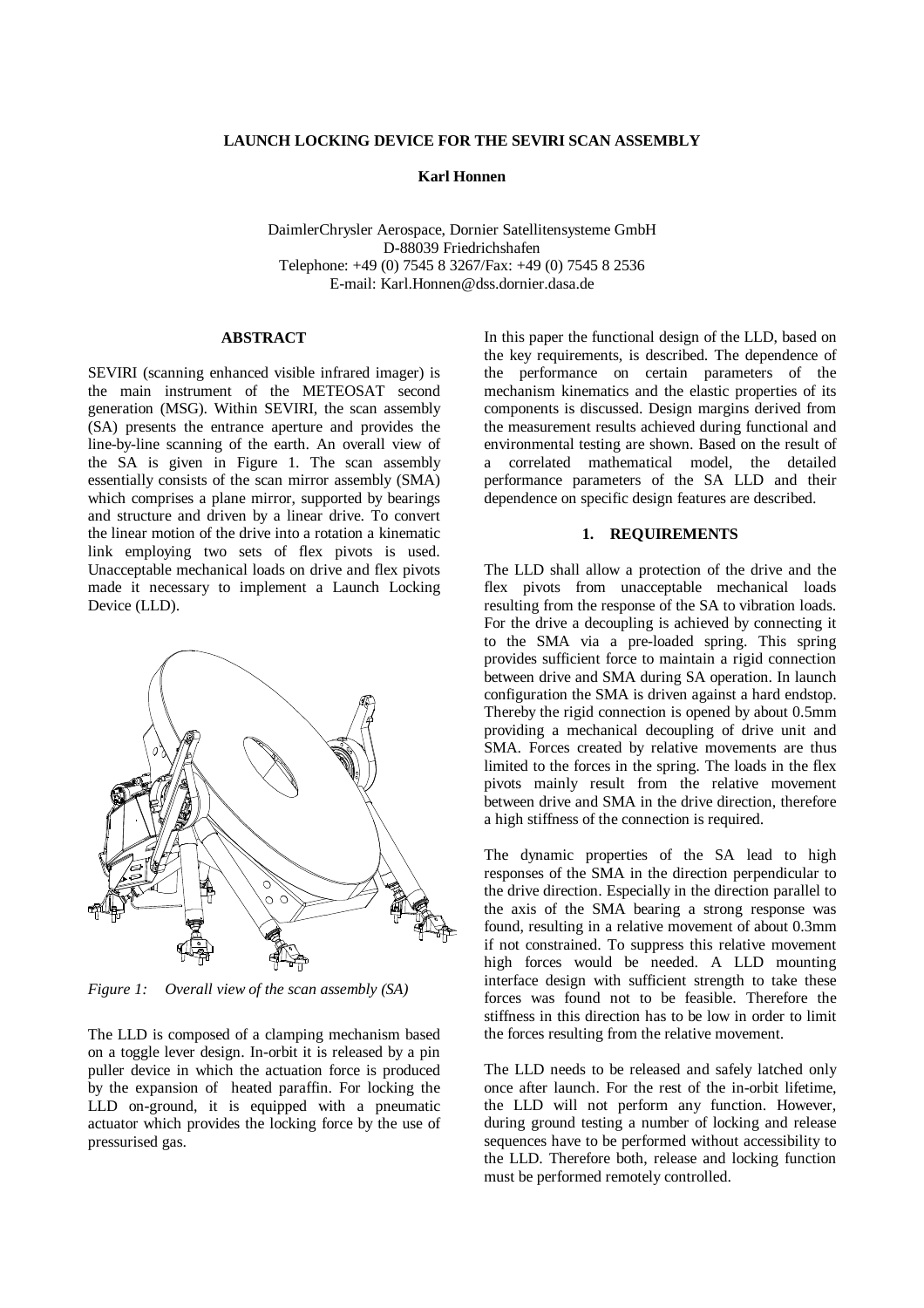Initially the SA development started with a different design which proved to be not suitable in the first vibration test of a SA structural model. The new design of the LLD only started after all mechanical and electrical interfaces were already frozen. Furthermore an actuation device had been procured and a change to another one was also not possible due to the specific electrical interface.

The following key requirements have to be fulfilled:

- Provide a hard endstop for the SMA rotation
- Connect SMA to the supporting structure with high stiffness in drive direction
- Comply with a tension force of 4300N in drive direction
- Provide a low stiffness perpendicular to the drive direction
- Accommodate a relative movement in the direction parallel to the SMA bearing axis of 0.3mm
- Allow a remotely controlled locking
- Comply with the frozen mechanical and electrical interfaces
- Employ the STARSYS P35055 pin puller

# **2. FUNCTIONAL DESIGN**

The LLD is separated into 3 main subassemblies, the mechanism, the actuator and the pin puller. In Figure 2 the principle design of the mechanism is shown. The interface loads are transferred via the 2 parts interfacing with SMA respectively support structure. The part on the SMA side is called spherical ball bracket (SBB), the one on the support structure side spherical reception insert (SRI). The loads in axial direction are taken by contact pressure in compression. In tension these loads are transferred via 2 clamps. The clamps are provided with an rather small angle on the contact surface. This allows to produce a high compressive pre-load on the contact surface of SBB and SRI with a clamping force lower than the axial interface load.

The pre-load on the clamps is achieved by moving the toggle levers into their centre position. This arrangement allows for a varying transmission ratio between the actuation force on the toggles and the clamp force. Far away from the centre position this ratio is less than 1, i.e. the clamps can be moved by small actuator travels. Closer to the centre position, the transmission ratio increases rapidly, at the centre position up to infinity. Thus very high clamping forces can be achieved. At the centre position, ignoring friction, the force on the actuator is zero. Once it passes the centre position it even changes sign, i.e. the actuator is pulled into the endstop. In order to reach the centre position an elastic deformation in the LLD is needed. This elastic deformation then provides the required preload on the clamps without any need of an additional holding force to maintain the locked condition.



*Figure 2: Principle design of LLD mechanism*



*Figure 3: Schematic representation of actuator*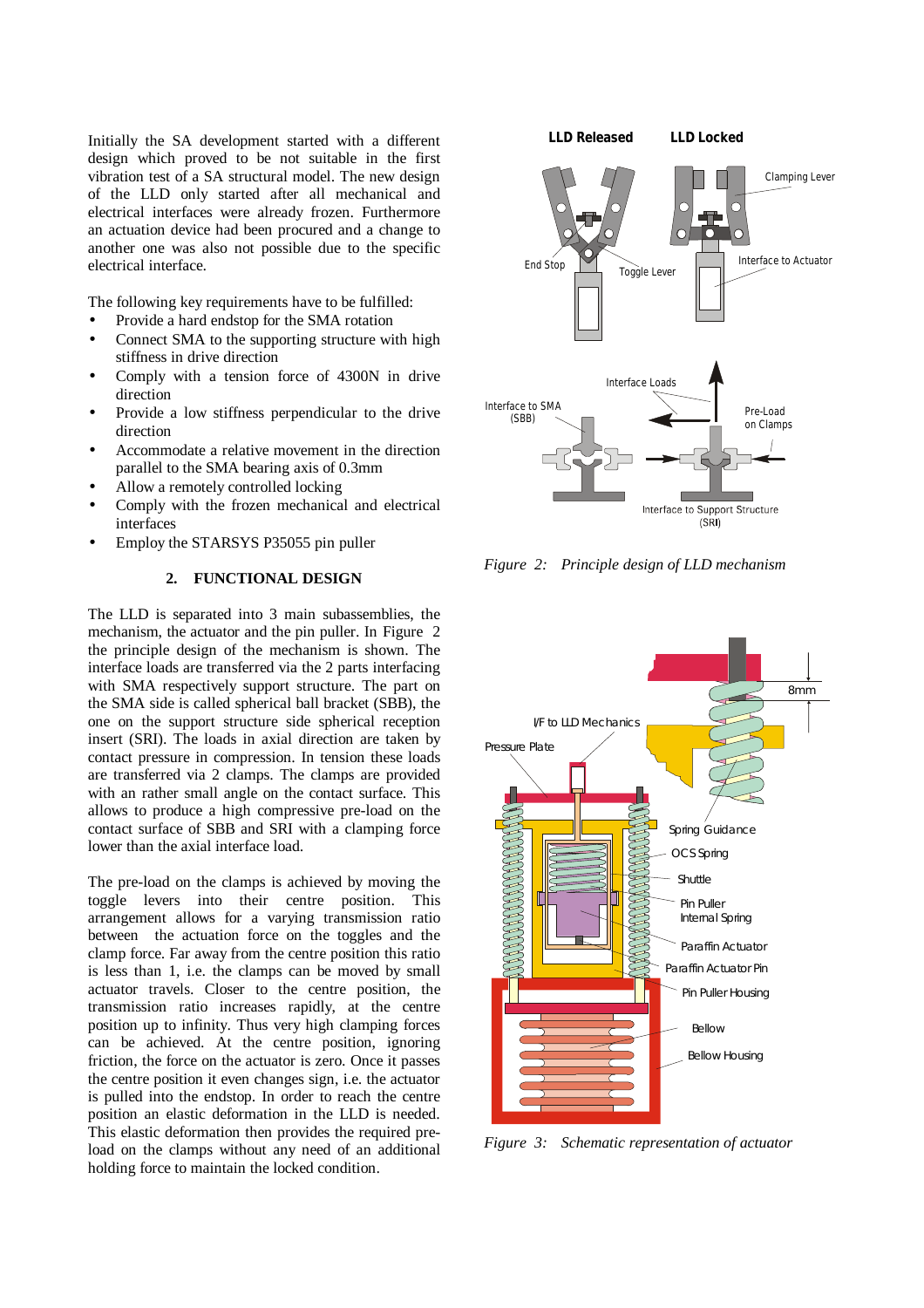A schematic representation of the actuator including the pin puller is shown in Figure 3. The retraction force is provided by the paraffin actuator of the pin puller. An enclosed volume of paraffin is heated. The paraffin expands while changing to liquid state and thus presses out a pin. This pin drives the shuttle which converts the paraffin actuator force into a retraction force of the pin puller. The force acts on the pressure plate which provides the interface to the mechanism.

In order to safely maintain the mechanism in locked state during launch, over-centre securing (OCS) springs are used. They permanently press the toggle levers against the end-stop. The pin puller can only provide high forces in the retracting direction, therefore a separate actuator is needed or the locking of the LLD. Since this is only used on ground, it was possible to employ a pneumatically driven unit. This is simply done by using a bellow which is pressurised to expand and to exert a force on the interface to the mechanism. The transfer of this force is done by 2 studs which also serve as guidance for the OCS springs. For the pressurisation of the bellow a thin Teflon tube with 3.2mm outer diameter is used which is routed through the spacecraft and is accessible from outside.



*Figure 4: Schematic representation of the LLD function*

A schematic representation of the overall LLD is shown in Figure 4. It shows the main events in a full operation sequence starting with the initiation of locking. The pin puller is in released state, i.e. fully extended. The OCS springs act on the toggle levers which has brought the clamps to contact with SRI and SBB (not shown here). The OCS spring force alone is not sufficient to achieve locking. For the final locking pressure is applied on the bellow. This then moves the toggle levers over the centre position up to the end-stop, deflects the clamping levers elastically and thus creates the clamping force of the clamps on SBB and SRI. Once the over-centre position is achieved, the pressure is removed.

For the LLD release the pin puller is activated, it pulls the toggle levers backwards. The pin puller needs a certain amount of over-travel in order to engage its internal latching mechanism. This situation is shown in the 3<sup>rd</sup> picture. After having reached the maximum overtravel position, the paraffin actuator heater is switched off and the pin puller starts to extend again until it reaches its internal latch position. The pin puller internal latch then takes the forces from the OCS springs and bellows and holds the mechanism in the open position. The unlatching of the pin puller is done by driving it again into its over-travel position. The internal latch has a toggle function which lets the pin puller alternately achieve the latched or the extended position.

### **3. PERFORMANCE DRIVING PARAMETERS**

The clamps are provided with a slant surface. The angle of this surface determines the maximum force which can be transferred for a given clamping force. The angle has to consider a possible self-locking due to friction,  $m \leq \tan(a)$ . The ratio between clamping force and maximum transferable axial load is shown in Figure 5. For zero friction this ratio is 1 for 45° and increases strongly with decreasing angle. The ratios for increasing coefficients of friction are also indicated in the plot, the vertical lines show the self-locking limit angles for each of the coefficients of friction.



*Figure 5: Ratio of clamping force and resulting maximum axial load*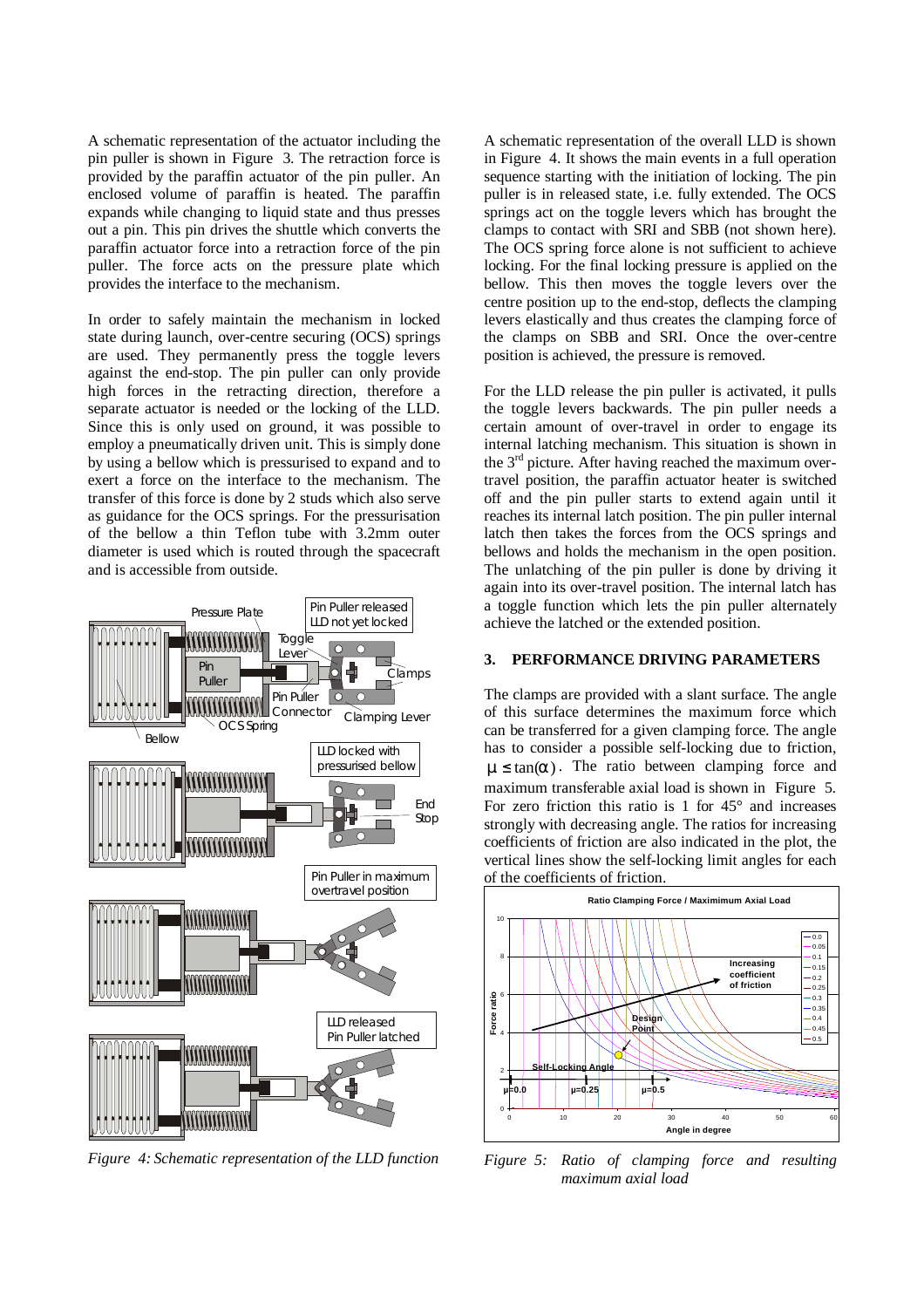The selected surface coating was Vitrolube applied on one side of contact pairings. For a Vitrolube/uncoated Titanium pairing, a measurement in a representative test set-up has been performed. The coefficient of friction including the sticking effect was found to be 0.24. An angle of 20° was selected to provide an uncertainty margin towards the coefficient of friction of 50%. This selected design point is also indicated in the plot in Figure 5. The maximum axial load results from the loading in vibration testing. For this case zero friction has to be taken into account. The resulting force ratio is thus 2.75. The clamping force results from the mechanism strength analysis and was selected as 2500N. Thus the maximum transferable axial load is 6875N.

The lengths of the levers were essentially fixed due to geometrical and strength constraints:

- Available envelope
- No interference between the interfacing elements in the retracted position of the actuator
- Accommodation of a 30% actuator over-travel without fully stretched toggle/clamping levers
- Dimensions needed for strength reasons

The 2 remaining free parameters were:

- the stiffness of the clamping levers and clamps and their attachment provisions
- the amount by which the toggle levers are allowed to pass over the centre position.



*Figure 6: Clamping Force*

The clamping force has been calculated based on the given geometry. In Figure 6 the clamping force is plotted versus the travel of the actuator for different stiffness values. The coordinate for the actuator travel is zero at the mechanism centre position and increases with the retracting actuator. For a low stiffness the adjustment of the clamps has to provide a large clamping lever deflection, therefore an early contact of the clamps occurs. At the centre position the high stiffness gives the highest sensitivity to adjustment errors. It can be seen that for the high stiffness a reduction in clamping force by 15% due to 0.6mm overcentre position results. A minimum of 0.3mm is needed to ensure that the locked state is maintained under vibration loads. Misadjustments of the clamps show much higher effects. For a change of 0.01mm the clamping force would be reduced by 20%. A thread pitch of 0.5mm leads to a screw rotation of 7° which can hardly be adjusted.

The actually achieved stiffness is 8300N/mm for which the clamp contact occurs at 4mm before centre position. An over-centre position of 0.3mm leads to a loss of clamping force of about 1%, a change in clamp adjustment by 0.01mm leads to a loss of about 3% in clamping force. These values are well within the acceptable ranges.



*Figure 7: Actuation Force*

The resulting forces needed for the actuation of the mechanism are shown in Figure 7. The forces needed for locking increase dramatically with decreasing stiffness of the mechanism. This is due to the early contact of the clamps. The toggle levers have at this point still a rather big angle which leads to low transmission ratio between force acting on the toggle levers and the force resulting at the clamps. The force needed for mechanism release is found on the negative axis. It is much less dependant on the stiffness since the geometry is the same for all stiffness values. The main driver for the retraction force is the over-travel. The differences in actuation force only result from the different clamping forces and thus somewhat smaller values for a higher stiffness are found. Actually theses effects would be covered by friction effects which are not considered here.

In summary it can be concluded that rather low stiffness is required in order to comply with the adjustment possibilities and to limit the sensitivity of the mechanism to setting and thermal deformation effects. This increases the actuation force needed for locking. However, locking is done on ground with a device that provides sufficient force and thus the mechanism can be designed towards insensitivity to setting effects without increasing the need for release force.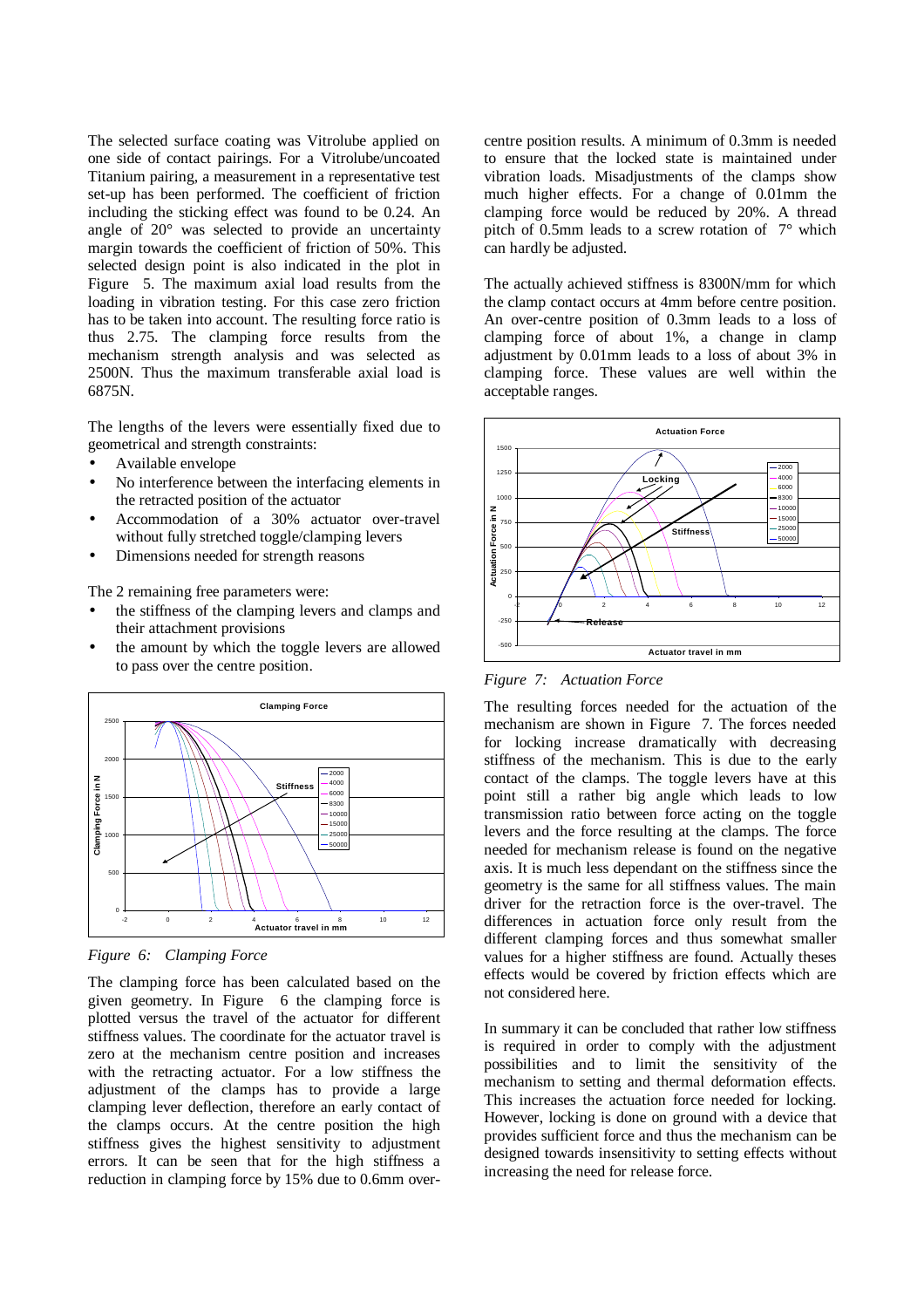# **4. DESIGN DETAILS**

An overall view of the LLD is given in Figure 8. Some specific design features of the LLD components shall be discussed here.

The material selection was made based on the individual needs of each component. The SBB has to accommodate large deformations and still to transfer high loads, therefore Titanium is employed. For the SRI steel is used. The contacting surface is coated with Vitrolube on SRI side. This coating provides a low coefficient of friction which is necessary to avoid selflocking at the edges of the spherical interface. Also this coating provides a high resistance against surface relative movement under high pressure loads, which was proven in a sample test. For the clamps high strength bonze was used. On SBB and SRI side the contact surface with the clamps is also coated with Vitrolube. Thus all contact surfaces are provided with a highly resistive low-friction coating. Different materials are used in order to avoid cold welding in case direct metal-to-metal contact should occur due to failure of the coating.





The clamps themselves provide large cross-section areas in order to achieve a high bending stiffness with respect to the transfer of loads. The fixation of the clamps allows accommodation of misalignment without local increase of surface pressures by a rather long bolt interface with 5mm diameter.

The attachment of the clamping bolts to the rocking levers is shown in Figure 9. The inner cylinder stems via a spherical flange and a concave spherical washer against the clamping lever. Thus this cylinder can be laterally moved and can be tilted within the range given by the hole in the clamping lever. The clamping bolt is attached to this inner cylinder via a thread with allows to adjust the distance of the clamping surfaces from the clamping lever and thus to adjust the pre-load of the clamps. In order to maintain the position of the clamping bolt for a released LLD a counter screw is provided which stems via spherical washers on the clamping lever.



# *Figure 9: Schematic view of the attachment of the clamping bolts*

The clamping levers provide the pre-load for the clamps. They are attached to a base bracket and support plate via bolts and can rotate on DU bushings. The preload on the clamps is maintained by a deflection of the clamping levers. In order to achieve a low sensitivity to thermal deformation and setting effects and to allow a sufficiently accurate force adjustment capability, a defined elasticity of the clamping levers has to be provided. This is achieved by a slot introduced between the bearings to the main bolt and to the toggle lever as shown in Figure 10. Thus it is ensured that the bending does not impact the alignment of clamping bolt, SBB and SRI. This slot furthermore provides a location which shows a strain that can accurately be correlated to the clamping force. Strain gages at this location are used to measure clamping pre-load.



*Figure 10: Clamping Lever*